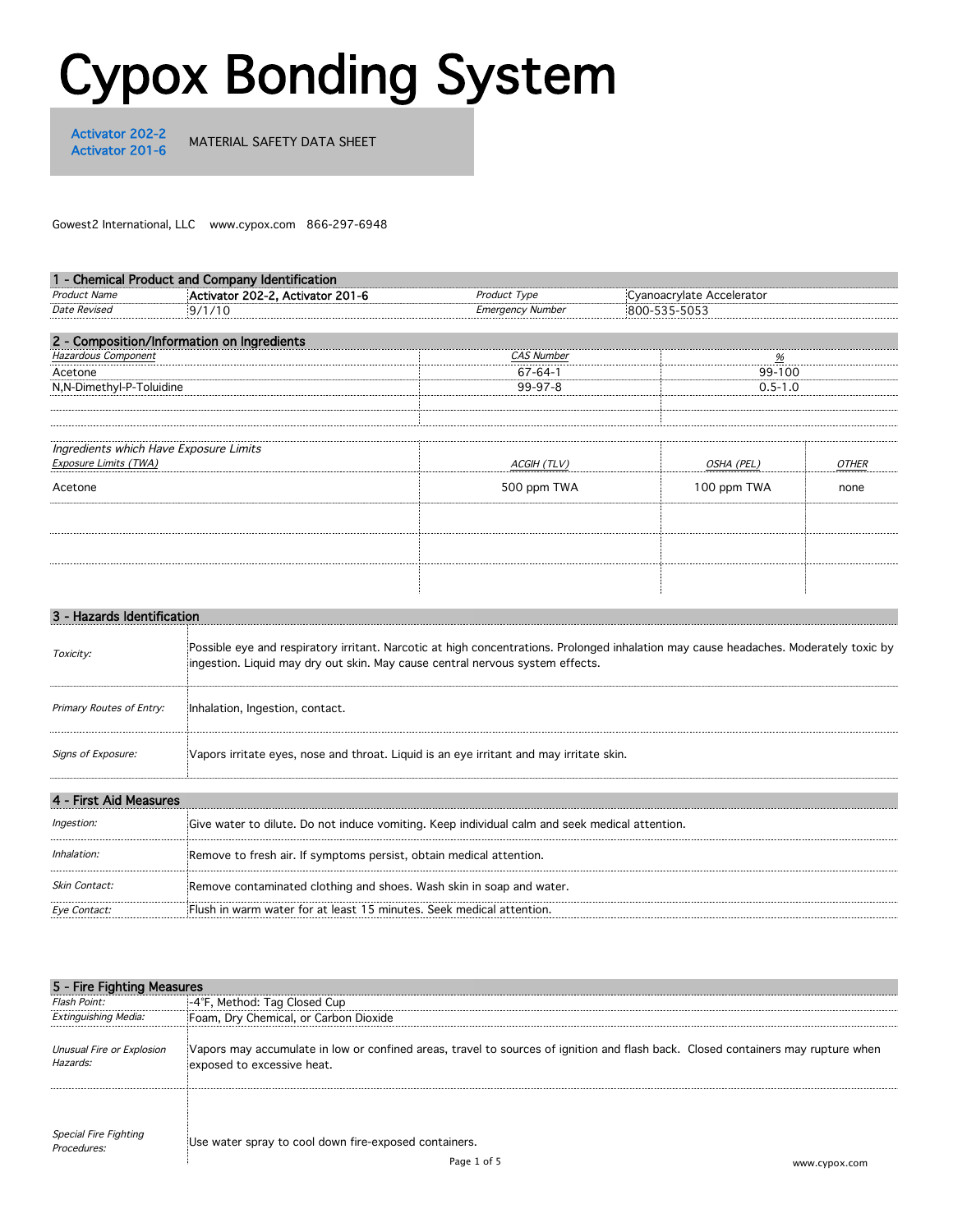| Hazardous Products Formed |                                |
|---------------------------|--------------------------------|
| by Fire or Thermal        | Oxides of carbon and nitrogen. |
| Decomposition:            |                                |

#### 6 - Accidental Release Measures

Remove all sources of ignition. Vapors are heavier than air and can travel a considerable distance to an ignition source. Soak up spill with an inert material (clay, sand, sawdust) and store in a closed metal container until ready for disposal.

| 7 - Handling and Storage |                                                                                                                               |  |  |
|--------------------------|-------------------------------------------------------------------------------------------------------------------------------|--|--|
| Safe Storage:            | Store away from flame and sparks. Avoid storing in areas over 80°F.                                                           |  |  |
| Handling:                | Keep container tightly closed. Avoid contact with skin. Avoid breathing vapors. Do not use around heat, sparks or open flame. |  |  |

| 8 - Protective Equipment |                                                                                                                                 |
|--------------------------|---------------------------------------------------------------------------------------------------------------------------------|
| <i>Ventilation</i>       | Use local ventilation if general ventilation is insufficient to maintain vapor concentration below established exposure limits. |
| Respiratory Protection:  | Use NIOSH approved respirator if there is potential to exceed exposure limits.                                                  |
| Skin:                    | Chemical resistant, impermeable gloves.                                                                                         |
| Eye Protection:          | Safety glasses or goggles with side shields.                                                                                    |

| sical and Chemical Properties     |                    |
|-----------------------------------|--------------------|
| Appearance:                       | Clear liquid       |
| <i>Odor:</i>                      | Sharp, pungent     |
| <b>Boiling Point:</b>             | 133°F              |
| <i>Vapor Pressure:</i><br>        |                    |
| <i>Vapor Density:</i><br>         | approximately 2    |
| <b>Evaporation Rate:</b>          | $(1.9$ (ether = 1) |
| Specific Gravity:<br>.            | $.9@77^{\circ}F$   |
| Solubility in Water:              | Miscible           |
| VOC Content (EPA Method<br>$24$ : | 0.0102             |
|                                   |                    |
|                                   |                    |
|                                   |                    |
|                                   |                    |
|                                   |                    |
|                                   |                    |

| 10 - Stability and Reactivity |                                             |  |
|-------------------------------|---------------------------------------------|--|
| Stability:                    | ` <sup>c+</sup> able                        |  |
| Hazardous Polymerization:     | Will not occur                              |  |
| Incompatibility:              | Avoid contact with strong oxidizing agents. |  |

#### 11 - Toxicological Information

See section 3

#### 12 - Ecological Information

No data.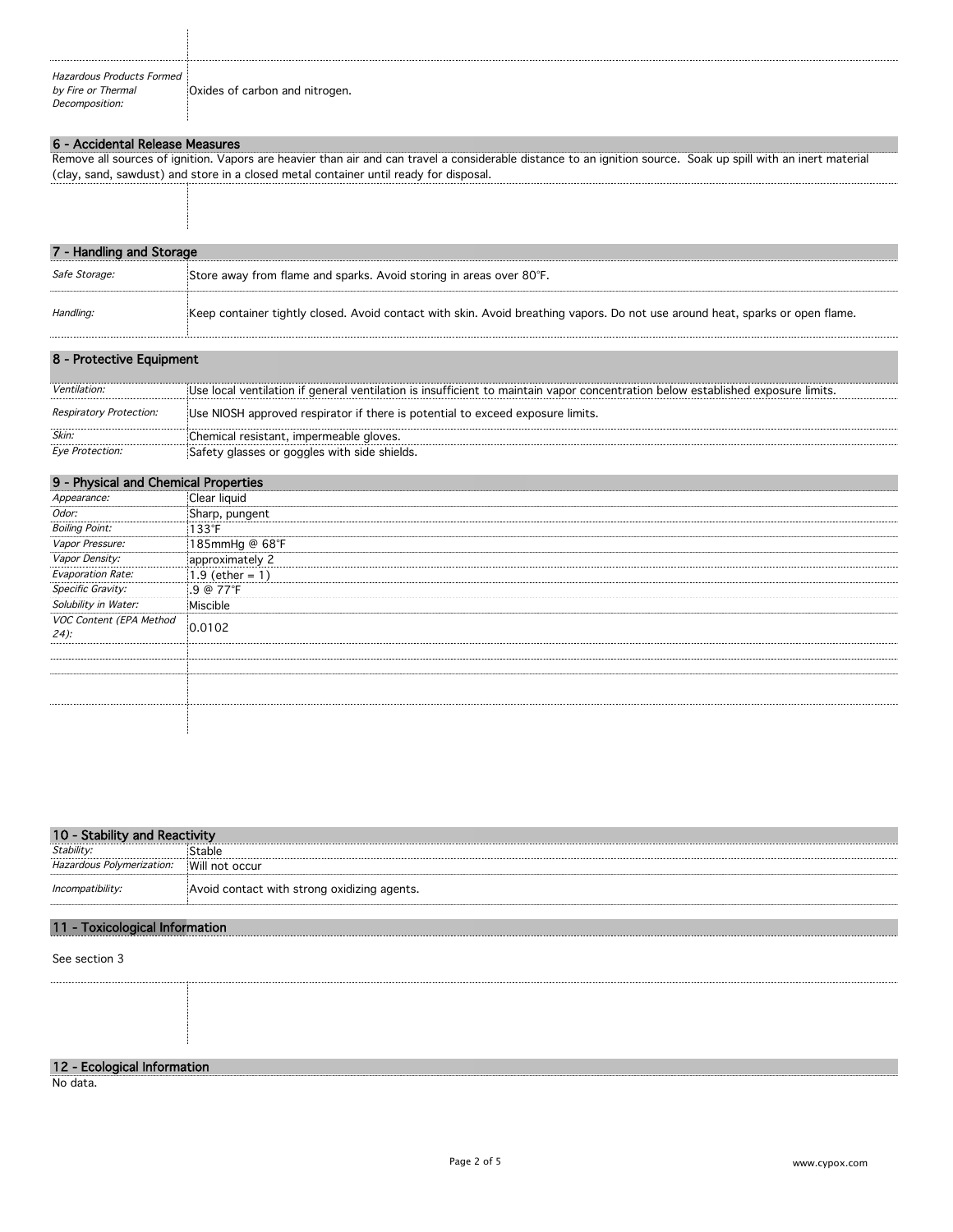| )isposal Considerations         |                                                                                                |  |
|---------------------------------|------------------------------------------------------------------------------------------------|--|
| Disposal Procedures:            | Incinerate or dispose of in an approved landfill in accordance with local and EPA regulations. |  |
| 14 - Transportation Information |                                                                                                |  |
| Domestic Ground Transport:      |                                                                                                |  |
|                                 | Proper shipping name: Acetone                                                                  |  |
| Hazard Class or Division: 3     |                                                                                                |  |
|                                 | Identification Number: UN 1090                                                                 |  |

DOT Reportable Quantity: Acetone (CAS# 67-64-1) is reportable at 5000 lbs (2270 kg)

Exceptions: Consumer commodity ORM-D (not more than 1 liter)

### 14 - Transportation Information (Continued)

Packaging Group: II

International Air Transportation (ICAO/IATA): Proper shipping name: Acetone Hazard Class or Division: 3 Identification Number: UN 1090 Packaging Group: II Exceptions: Consumer commodity ID8000 (not more than 500 mL)

# Water Transportation (IMO/IMDG):

| Proper shipping name: Acetone  |  |
|--------------------------------|--|
| Hazard Class or Division: 3    |  |
| Identification Number: UN 1090 |  |
| Packaging Group: II            |  |
| <i>Marine Pollutant:</i> None  |  |

## 15 - Regulatory Information

÷

| TSCA 8b Inventory Status: All components are listed or exempt |           |                           |
|---------------------------------------------------------------|-----------|---------------------------|
| CERCLA/SARA Section 302<br>None above reporting de minimus    |           |                           |
| Immediate health hazard, delayed health hazard, Fire          |           |                           |
| None                                                          |           |                           |
| <i>Reference</i>                                              | :omponent | Reportable Ouantity (lbs) |
| 40 CFR 302.4 (a)                                              | Acetone   | 5000                      |
|                                                               |           |                           |